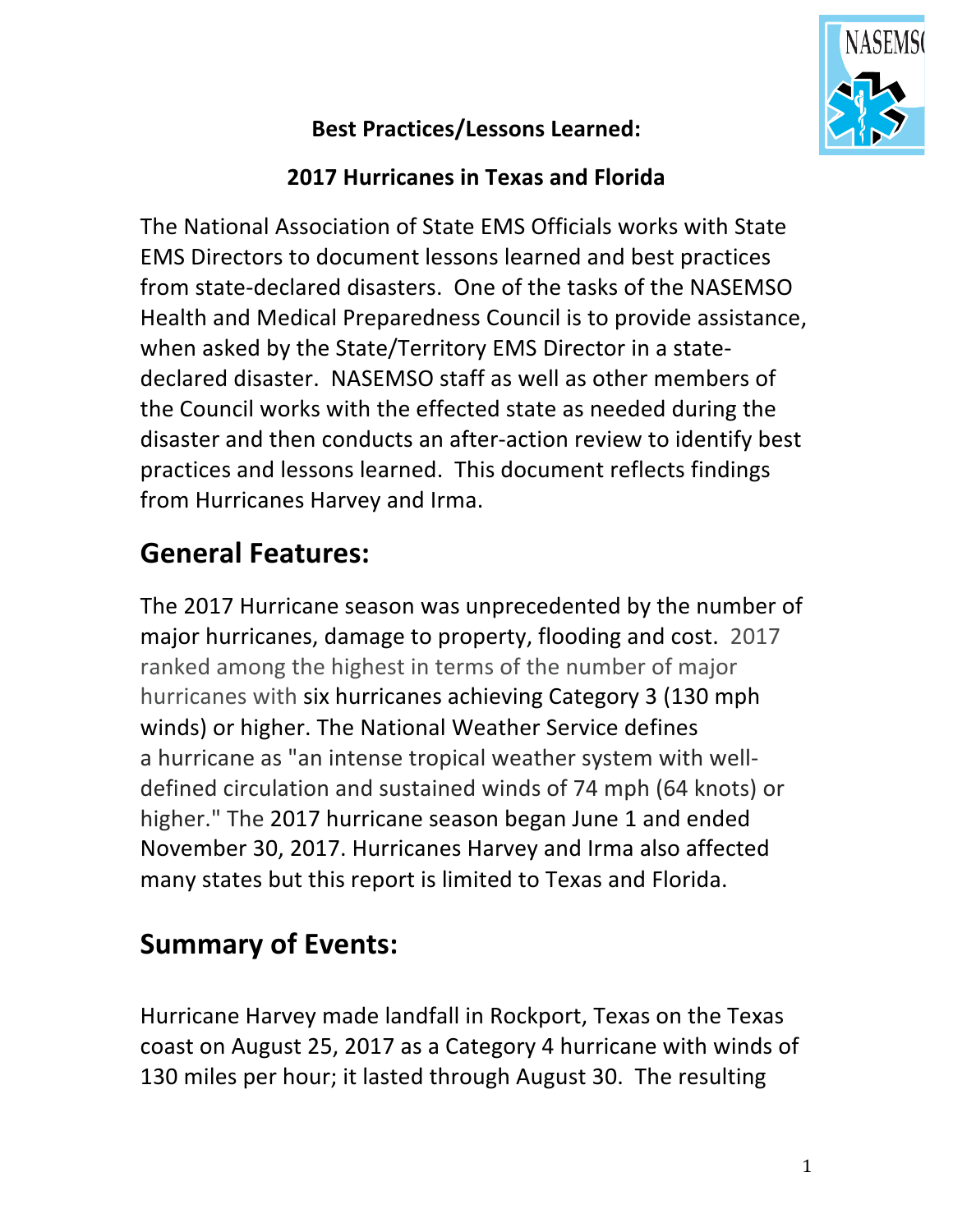floods inundated hundreds of thousands of homes prompting more than 1700 rescues.

Additional information on the Texas response to Harvey:

- 7 (August 18) days out weather services reporting no impact to Texas.
- August 22 after evaluating the latest data, 6 Ambuses and 6 EMS Strike Teams placed on Stand-by.
- August 23, Weather service calling for a Cat 1 Hurricane, still undetermined whether and where the storm will impact Texas.
- August 24, 2 Ambuses and 3 EMS Strike Team moved to staging in San Antonio.
- August  $24<sup>th</sup>$  morning, Storm jumped to Cat 4 impact is expected on Friday night August  $25^{th}$ .
- Deployed 13 additional EMS Strike Team, 12 of the 13 Ambuses.
- EMS started running missions as soon as resources entered staging area in San Antonio.
- August 25<sup>th</sup> (Friday night) made landfall in Rockport/Port Aransas Texas.
- August  $25^{th}$ , 12 noon, 300 patients evaluated, all resources pulled out due to high winds.
- Forecasts on the amount of rain started to increase
- August  $25^{th}$ , nighttime; requested 100 ambulances and 15 air ambulances from the National Ambulance Contract (NAC).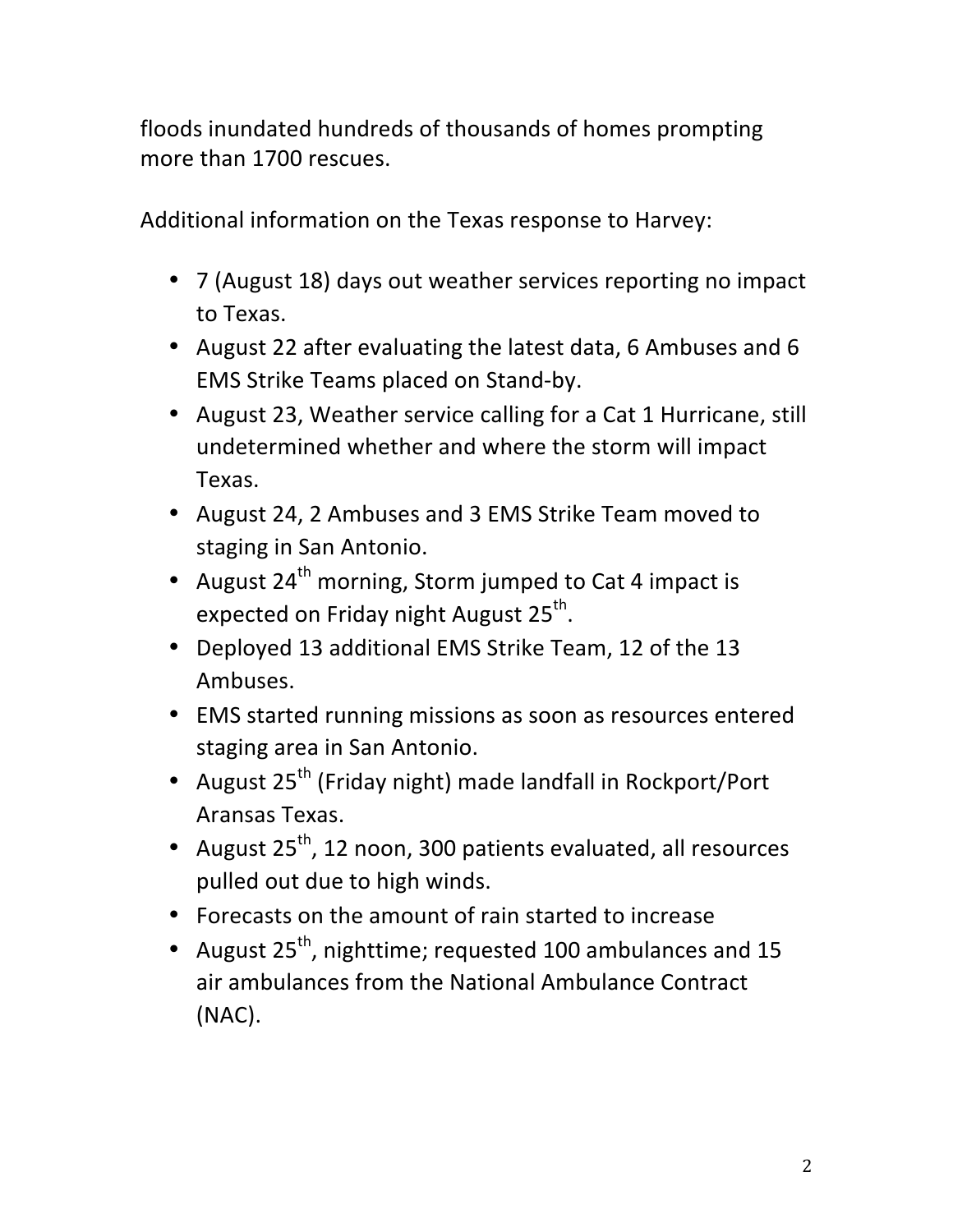- August 26, additional 100 ambulances requested from the NAC for a total of 200 round ambulances and 25 air ambulances.
- August 27-28 heavy rain falling in Houston area, life safety mission throughout the area ongoing.
- Over 50 inches of rain in the Houston area.
- August 29-31 rain continued, second land fall Texas and Louisiana line, the storm was a named storm for 5 days.
- September 3, started demobilization of Federal resources to move to Florida.
- EMS Facts of event:
	- 1. 1700 IPhones used for tracking of ESF 8 resources (11 million messages provided to work force).
	- 2. 3 major operation sites, Rockport/Port Aransas, Houston and Beaumont Texas.
	- 3. 250 Texas Emergency Medical Task Force (EMTF) resources used.
	- 4. 1855 patients' scene at Mobile Medical Unit (MMU).
	- 5. 20 EMS Strike Teams.
	- 6. 13 Ambuses.
	- 7. 25 air ambulances through the NAC.
	- 8. 200 Ambulances through the NAC.
	- 9. 990 missions.
	- 10. 3200 personnel.

Hurricane Irma hit the Florida Keys on September 10, 2017 as a Category 4 with winds of 130 miles per hour and then hit the mainland on September 10 as a Category 3. Hurricane Irma was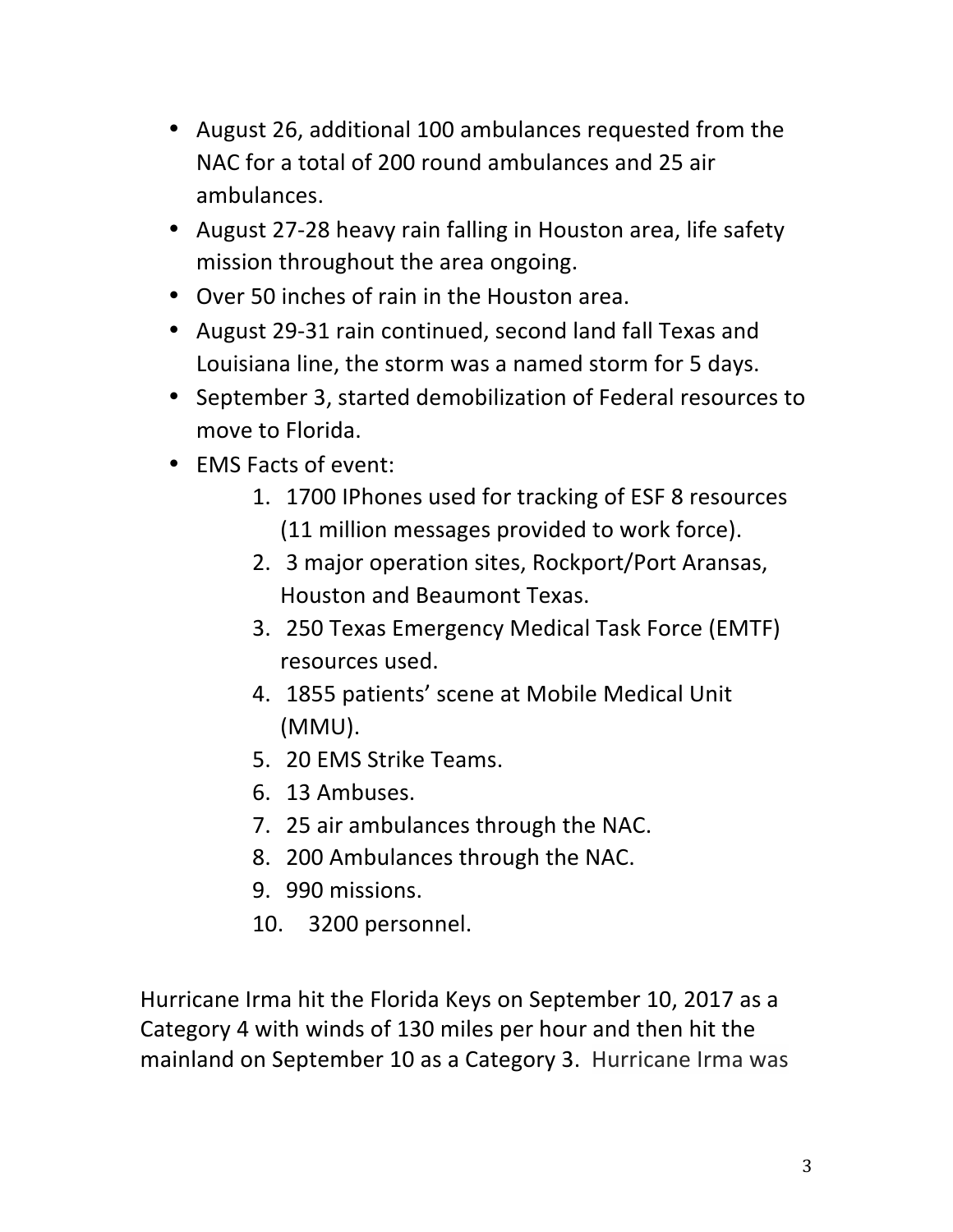the strongest Atlantic based hurricane ever recorded outside the Gulf of Mexico and the Caribbean Sea.

From the state EMS office, additional information is as follows:

- Aug 30 Initial formation was on of Tropical Storm.
- Aug 31 initially a Cat 2 then Cat 5 on September 5th.
- September 4 Level 1 Activation 24 hours State EOC activation when Cat 2.
- Reports potential of a Cat 5 to hit Miami with 175 mile winds.
- Potential Cat 5 to hit the entire state.
- September 6 Emergency Medical Assistance Compact (EMAC) request for EMS resources.
- September 7 Requests 100 FEMA Ambulances (20 Ambulance Strike Teams (AST)) (already staged in Tallahassee) through the National Ambulance Contract.
- September 8 (30 Ambulances/6 ASTs) Tennessee EMAC arrive.
- September 9 (10 Ambulances/2 ASTs) Kentucky EMAC arrived.
- No ability to stage resources due to the size of the storm covering the entire state.
- September  $10^{th}$  Hurricane Irma made 2 Landfalls: Keys and Marco Island.
- September 11 Second 100 FEMA ambulances 144 Paratransit vehicles requested on (staged in Orlando).
- September 13 Relocated resources to Boca Raton.
- There were 533 ESF-8 Missions 72 were for patient movement missions for Irma.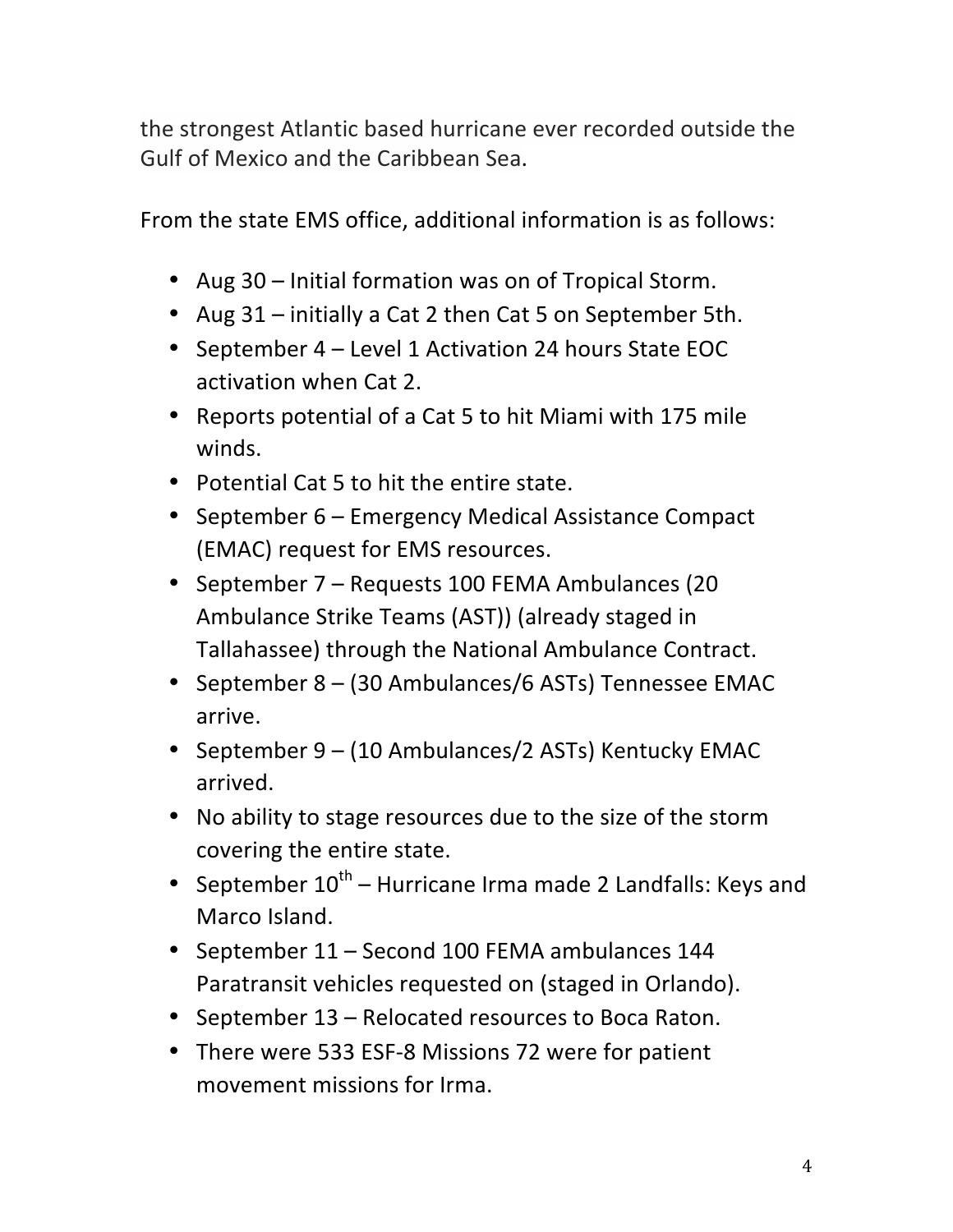Three consecutive Hurricane events Irma, Maria, and Nate that required state EOC activation.

# **Strength of Response/Best Practices: Hurricane Harvey and Irma:**

- iPhone for tracking resources.
- Local, State and Federal personnel working together.
- National Ambulance Contract.
- Federal Partners.
- Cell coverage remained in service.
- Years of preparing for a major storm was beneficial to the overall responses. Advance teams sent to hospital for evaluation before sending resources.
- Repairs service available for response vehicles.
- National Association of EMS Officials (NASEMSO) and National Registry for Emergency Medical Technicians (NREMT) sending out information to their contacts about EMS personnel not to self-deploy.
- Ongoing communication with NASESMO offering support and assistance.
- The ESF-8 Patient Movement Branch was given the flexibility to make operational decisions without having to go through several layers of approval.
- EMAC.
- Right People in the operation centers such as the Agency for Health Care Administration (AHCA), the Florida Hospital Association (FHA), Nursing Home administration.
- FlaHealth STAT provided bed availability to help with patient movement.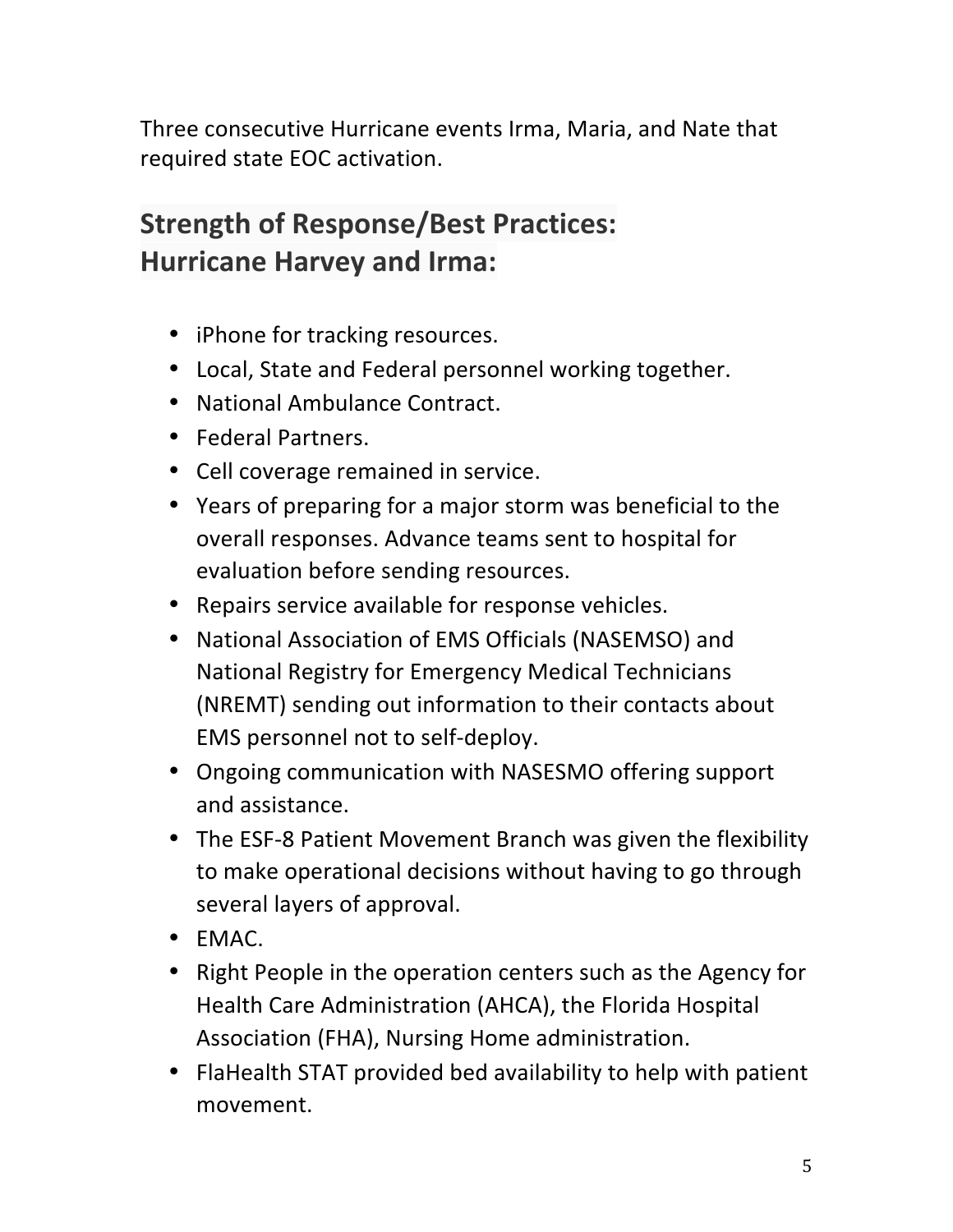- Additional Paratransit vehicles process.
- Strong support of local leadership without micro managing local missions.
- Opened state buildings to families and pets for shelter.

## Lessons Learned/Areas of Improvement: **Hurricanes Harvey and Irma:**

- It's important to maintain pre-staged equipment set-up as original completed. This will reduce the need to reorient staff to the asset.
- Patient tracking is still an issue.
- Short time to get resources in place pre-storm.
- Patients coming to mobile medical units before ready.
- Employers need to plan on back filling positions when their staff are involved in a deployment.
- Elected officials need to know how long resources are staying in place.
- Narcotics refills process needs to be enhanced.
- The ability to increase the size of staging area must be considered.
- Personnel resources know who to report to when relocating.
- More depth is needed in communication plans, including an air ambulance plan.
- Plan for the storm effect on first responder's homes and family.
- Need to assure on-going communication with Emergency personnel to assure that they know the full effect of the storm on the whole state.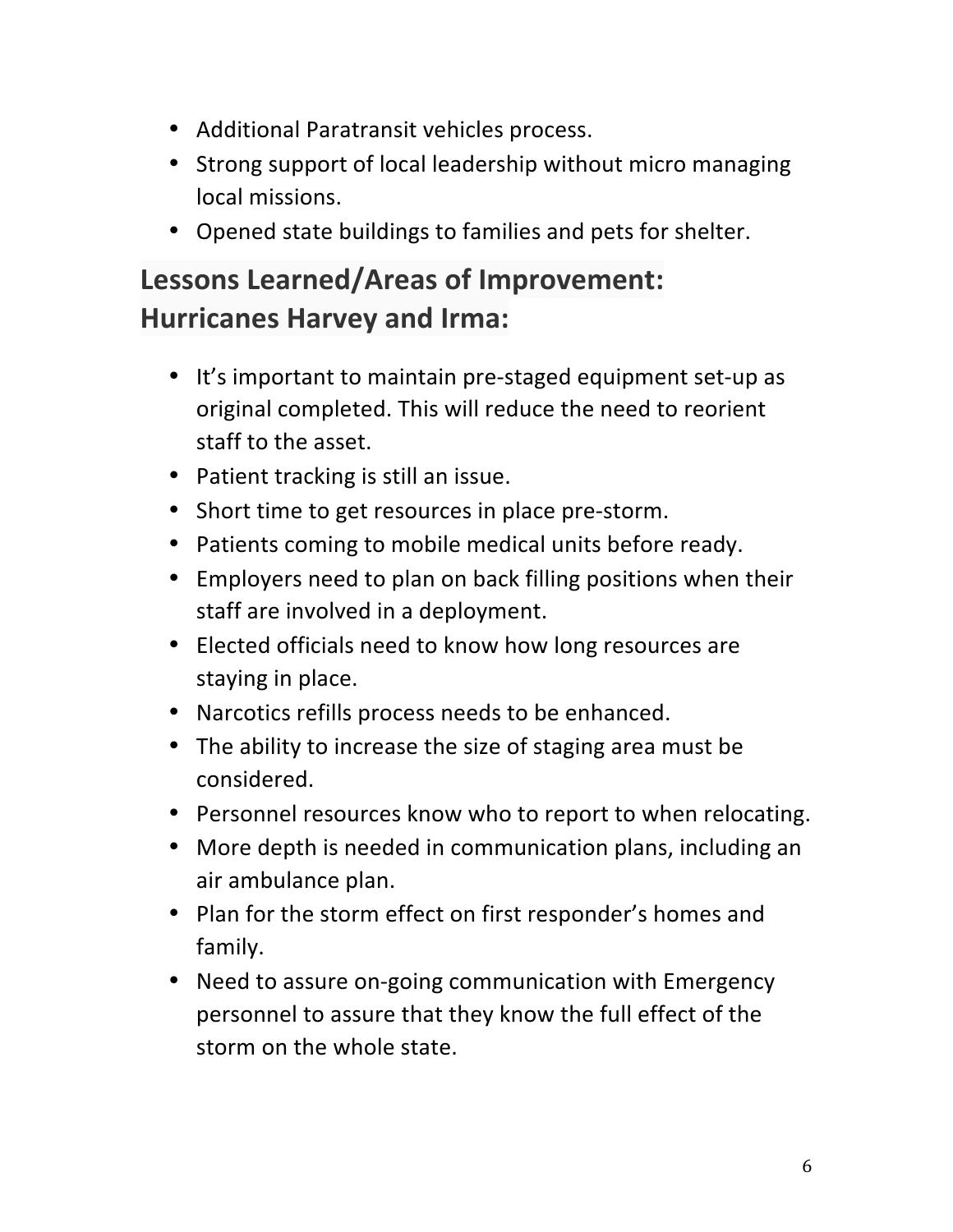- Portable potty/trash cans for staff in the first response wave.
- Security planning needs to be enhanced.
- When personnel are swapped out make sure you are replacing the person with the same skilled level of person.
- Air rescue dropping uninjured people at hospitals.
- Education on the different between relocating and demobilization.
- National Ambulance Contract is not set up for Critical Care Transports.
- Staging vehicles need to consider the exhaust from vehicles that are parked next to each other.
- O2 was needed for shelters.
- AMR's tracking of deployed resources must be improved.
- Education on FEMA reimbursement and how to estimate salaries.
- No standard reimbursement model between states for EMS transports or services.
- Need better planning for EMS vehicles to be able to get gasoline during fuel shortage.
- Need better planning for traffic congestion during patient movements in order to assure that ambulances can get patients to hospitals.
- ESF-8 Patient Movement Branches should be involved in EMAC Planning.
- State EM Software overwhelmed.
- Ambulance Deployment Plan need to reflect the reality of interfacility transports with private services.
- More education on the use of military personnel and resources.